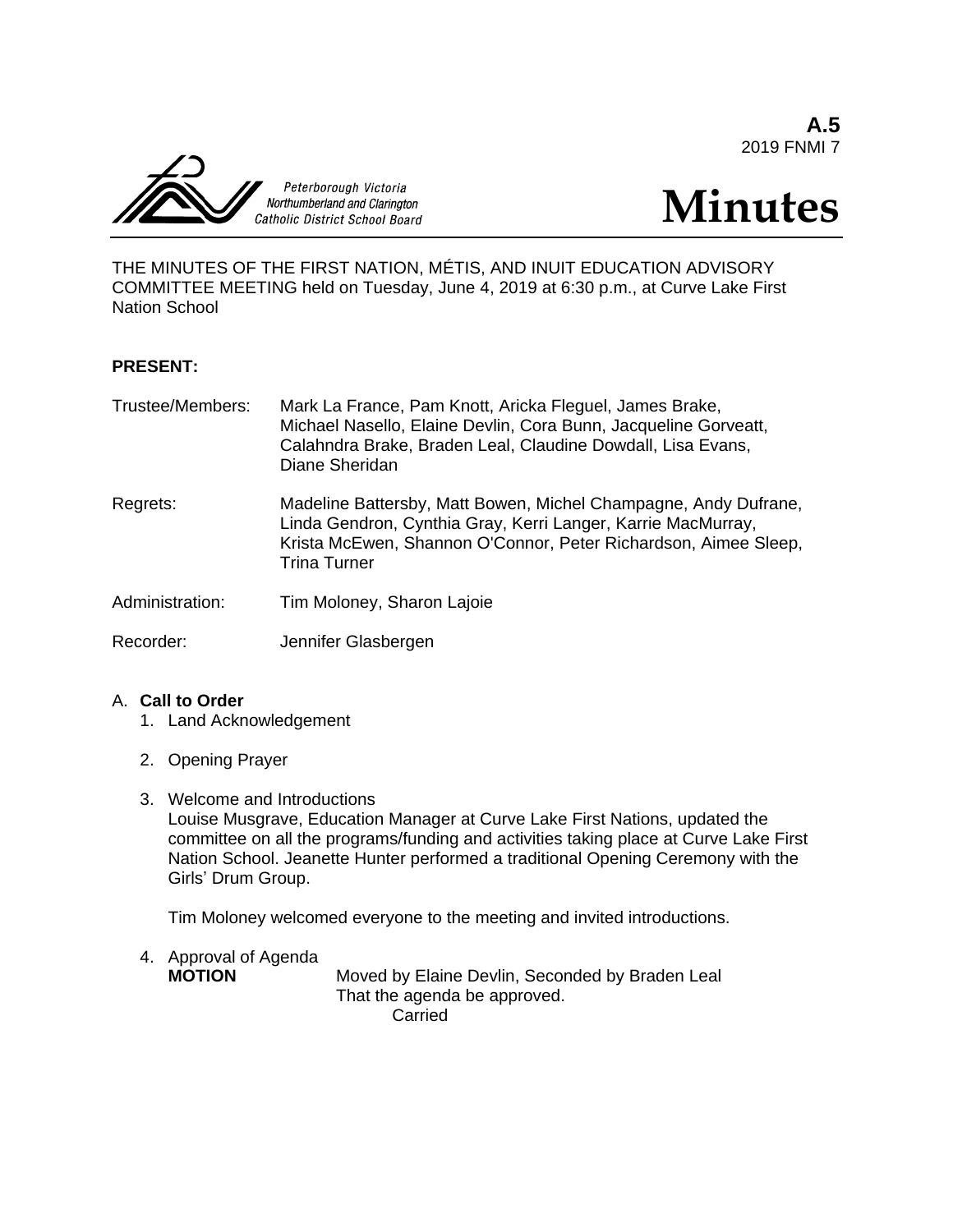**A.5** 2019 FNMI 8

- 5. Approval of the Minutes of the Meeting held on March 19, 2019 **MOTION** Moved by Braden Leal, Seconded by Lisa Evans That the Minutes of the March 19, 2019 meeting be approved, with the change to read "infinite reach" on page 3. **Carried**
- 6. Business Arising from the Minutes Michael Nasello updated the committee on the Celebrating Sacred Teachings document. It has been decided that two posters will be developed. One will be the original document and the second one will be revised so as to be more easily understood by students in the primary/junior divisions.

#### B. **Presentations/Discussions**

- 1. Curve Lake First Nations School Tour Aricka Fleguel The tour was postponed until after the Advisory Committee Meeting adjourned.
- 2. Community Partners Sharing

Métis Nation of Ontario Women's Council – Cora Bunn Election took place for the MNO Peterborough and District Wapiti Métis Council. Andy Dufrane was acclaimed as President.

Métis Nation of Ontario's 16<sup>th</sup> Annual General Assembly is taking place on August 10, 2019, in Sault Ste. Marie.

Alderville First Nation – Jacqueline Gorveatt New dancers will be joining the Pow Wow Trail in July.

There seems to be lots of interest by members of the community in running for Council elections this term.

There is new development in the community, including houses and businesses.

#### Curve Lake First Nation – Aricka Fleguel

Aricka reported that there is much growth in the village with new housing and businesses opening. Chief and Council elections will be held on June 17, 2019. Results will be posted to the community the next day. Five members are running for Chief and 25 individuals are running for the eight Council positions.

3. Honouring Indigenous Education in PVNC - Sharon Lajoie [https://spark.adobe.com/page/iS3eDxB0SUdVR](https://spark.adobe.com/page/hXBvBUC9CBXkb/) Sharon presented a slide show about the activities for 2018-2019. The activities connect to the 16 Board Strategies of the First Nation, Métis and Inuit Education Policy Framework Implementation Plan within the four pillars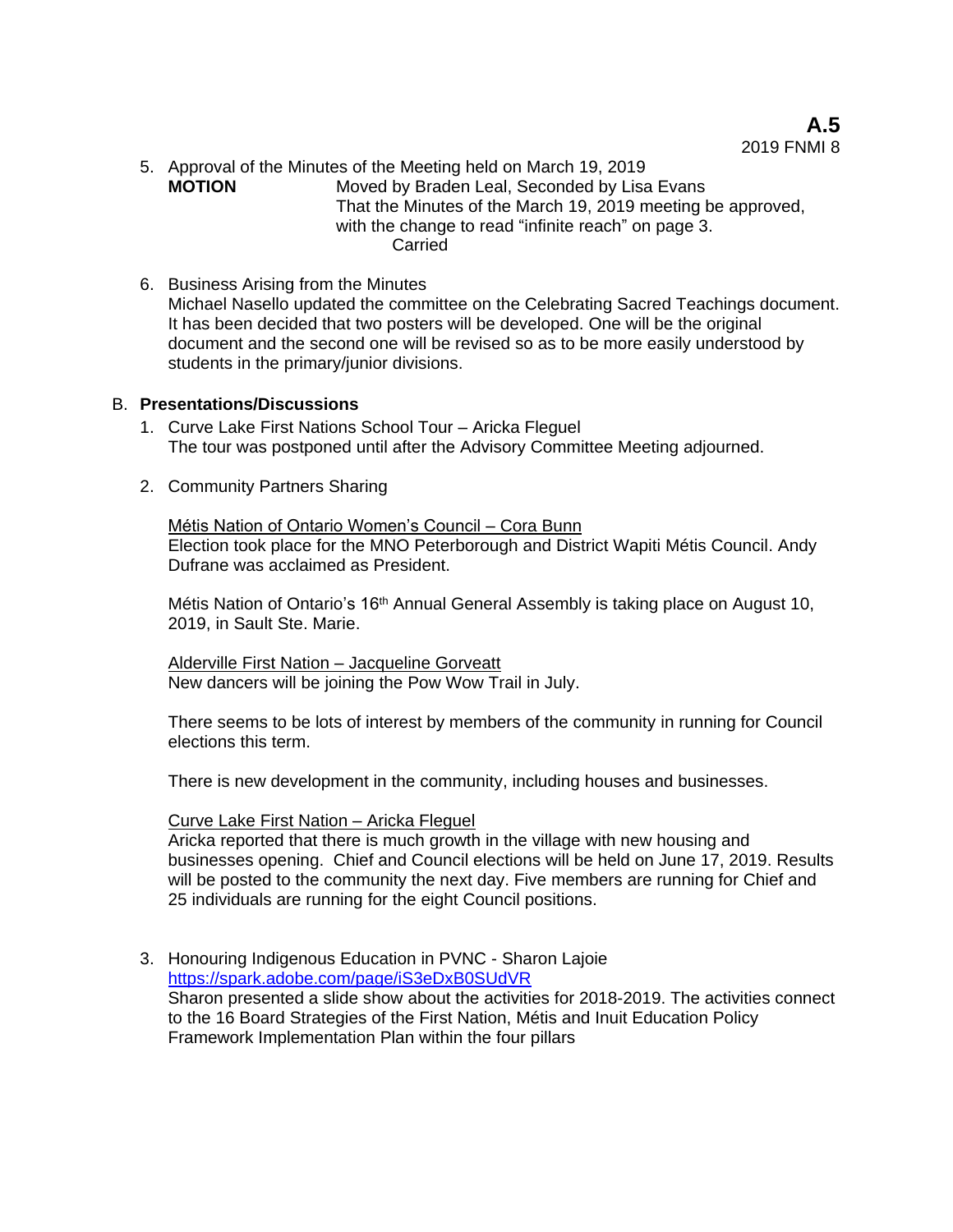### **A.5**

#### 2019 FNMI 9

Sharon shared a piece of music composed by Adam Koziorz, a student at Holy Trinity CSS. Adam entered this piece in the Imagine a Canada Contest, offered by the National Centre for Truth and Reconciliation and was awarded runner-up for Ontario. <https://www.youtube.com/watch?v=LYqrRI9mziI>

- 4. Experiences Canada Exchange Presentation Calahndra Brake Calahndra gave a presentation to the Committee regarding the Experiences Canada Exchange Program that took place during the months of March and May this year. Calahndra detailed the activities, places visited, and the memories that were made. Overall, the experience was a huge success.
- 5. Agreements Sharon Lajoie
	- a. KAIROS
	- b. Nogojiwanong Friendship Centre

Sharon spoke about the co-operation agreements the Board has with KAIROS and with the Nogojiwanong Friendship Centre. Sharon answered questions regarding eligibility and provided clarification about some of the wording.

6. Legacy Schools Project and I love First Peoples - Sharon Lajoie Sharon provided the committee with information items regarding these two programs. It was decided that the committee would revisit this topic at the next meeting in September.

#### **C. Informational Items**

- 1. Whetung Educational Pow Wow June 20
- 2. Indigenous Cultural Competency Training Cycle 2, August 20 and Cycle 3, August 21
- 3. 2019-2020 Meeting Dates: September 17, 2019 December 10, 2019 March 10, 2020 June 2, 2020

#### **D. Next Meeting**

- 1. Tuesday, September 17, 2019 Location: Catholic Education Centre
- 2. Volunteer(s) for Opening and Closing Prayer Opening prayer – Jaqueline Gorveatt Closing prayer – Lisa Evans

#### **E. Conclusion**

1. Closing Prayer James Brake closed with prayer.